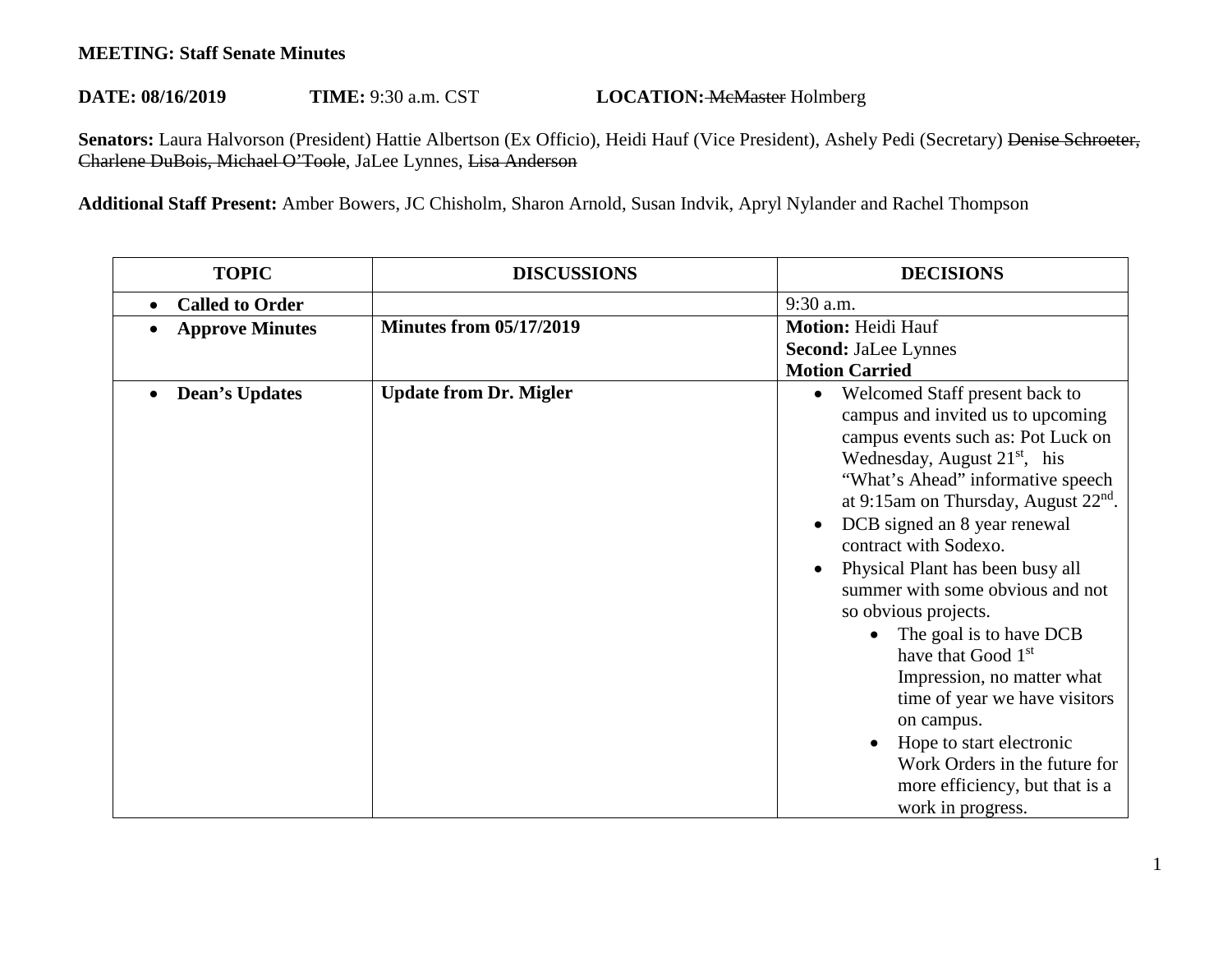|                     |                                                                                                    | DCB's boiler system is<br>currently down. Hopes to<br>get the problem fixed soon.<br>The prep work to have to<br>new back up boiler installed<br>is completed and just waiting<br>for the boiler.<br>The north side windows of<br>the Student Center are still in<br>the works, just waiting on<br>contractors.<br>DCB's finances are "healthy"!                |
|---------------------|----------------------------------------------------------------------------------------------------|-----------------------------------------------------------------------------------------------------------------------------------------------------------------------------------------------------------------------------------------------------------------------------------------------------------------------------------------------------------------|
| <b>Old Business</b> | <b>Review Revisions to Drug-Free Campus</b><br><b>Policy</b><br><b>Review Revisions to By-Laws</b> | Drug-Free Campus and Emotional<br>Support Animal policies are<br>approved as working documents and<br>have been moved to separate<br>committees to improve the polices.<br>They should both be posted on the<br>website for review.<br>Staff Senate By-laws were approved<br>in July and are posted to the Staff<br>Senate share file.                          |
| <b>New Business</b> | Plan for the academic year-Potluck?<br>Vendor Show April 18th, 2020                                | Staff present agreed to host a pot<br>luck for all faculty, staff and<br>students each semester.<br>• Fall 19 will be on September<br>$25th$ in the Quad (Gym if<br>weather is questionable).<br>April 18 <sup>th</sup> , 2020 was approved for<br>our 3 <sup>rd</sup> annual Vendor show.<br>Staff are to bring fundraising ideas<br>to our September meeting. |
| <b>Other</b>        |                                                                                                    |                                                                                                                                                                                                                                                                                                                                                                 |